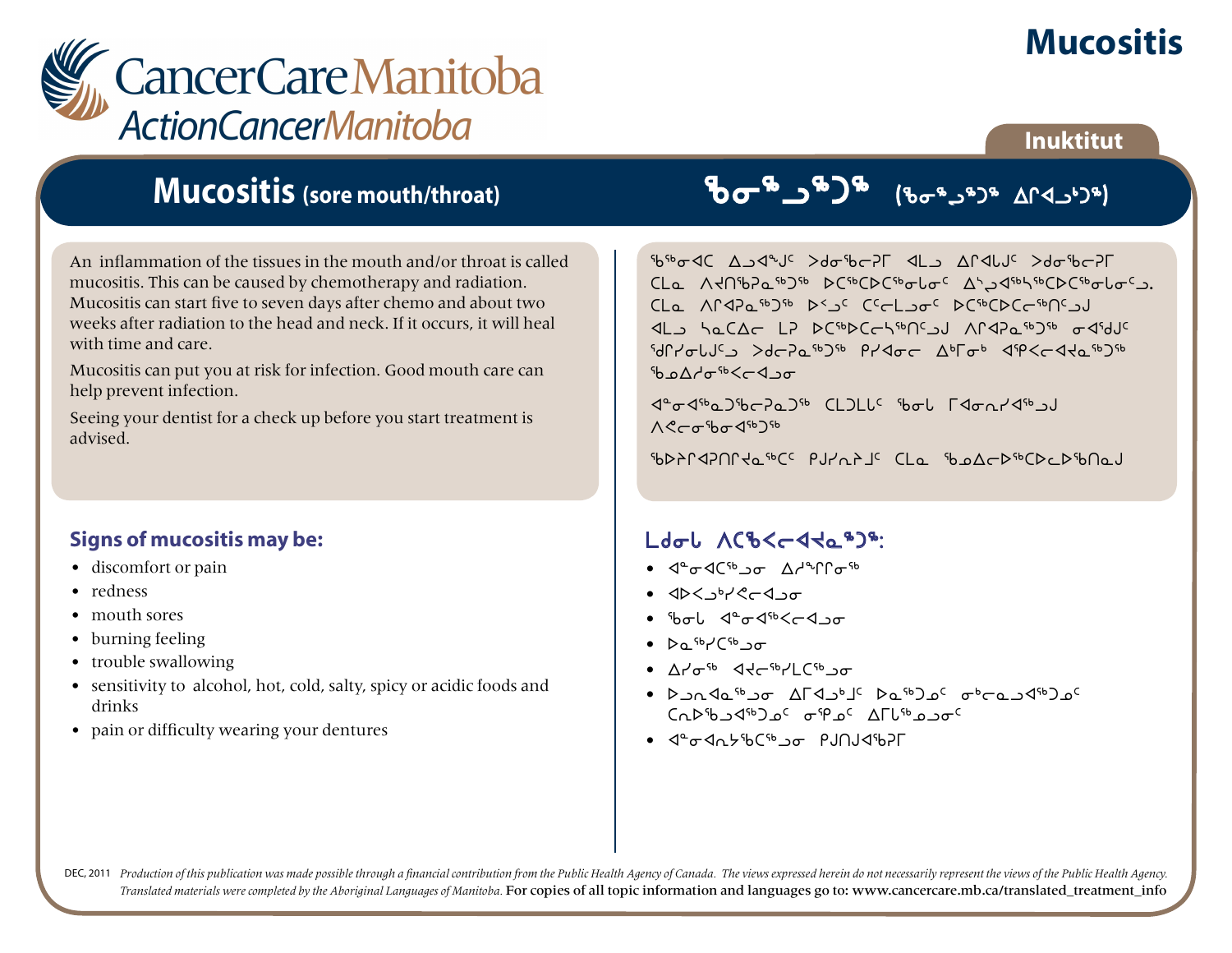

## **Mucositis (sore mouth/throat)**

### **Call your nurse or doctor if you have:**

- a fever 38°C or 100.4°F
- trouble eating or swallowing
- white spots in your mouth or on your tongue
- sores in your mouth and/or on your lips

You will require medication to treat these symptoms.

#### **Mouth Care Tips**

- Brush your teeth and tongue with a very soft toothbrush. Use a toothpaste with no peroxide, tartar control or fluoride. Example: Biotene, Sensodyne
- Avoid mouthwashes that contain alcohol.
- Rinse your mouth after eating and before bed. Use one half teaspoon of salt or baking soda to one cup of warm water.
- Do not smoke.
- Do not floss if your blood is low while on chemotherapy.
- If you are having radiation to the head and neck do not floss at all.
- Keep your mouth and lips moist. Sip water often and use lip balm.
- Suck on ice chips, if receiving 5FU (fluorouracil) chemotherapy.

# Bar actor (Baca Da)

**Inuktitut**

### SPDUP STAUTE V774P/75 VCPS/G

- $D_0$ <sup>5</sup>bo<sup>5</sup>bc $P_0$ <sup>c</sup>  $CL$ or  $38^{\circ}$ C  $D_0^{\circ}$ b<sub>c</sub>  $100.4^{\circ}F$
- iEi6 xJ6boDF5 wyi6li5
- $56\%$  shate  $265$  shatchest spectrum in  $56\%$
- $\cdot$   $\sqrt{a^2 \sigma}$   $\sqrt{a^2 \sigma^2}$   $\sqrt{b^2 \sigma^2}$   $\sqrt{b^2 \sigma^2}$

Whadbod<sup>66</sup>>n< Ahadbhadbado CLDJul

#### **Basic defuite**

- horracetic buying alborations were already ward and the on-the correct process and the correct control and the District Publication Biotene, Sensodyne
- ciptuan vectors when the content of the content of the content of the content of the content of the content of the content of the content of the content of the content of the content of the content of the content of the
- iboc hul<sup>sbhsb</sup><but ondoblac Aasbodeslacu **KLGAC ARA SURFA BESHORE STORES**  $AD^{5b}$   $\lt$   $\lt$   $\lt$   $\lt$   $\lt$   $\lt$
- hS6g6bQlt5
- $\bullet$  PJN  $^{\circ}$ C  $^{\prime}$  is where  $^{\circ}$  and  $^{\circ}$  and  $^{\circ}$  and  $^{\circ}$  and  $^{\circ}$  and  $^{\circ}$  and  $^{\circ}$  and  $^{\circ}$  and  $^{\circ}$  and  $^{\circ}$  and  $^{\circ}$  and  $^{\circ}$  and  $^{\circ}$  and  $^{\circ}$  and  $^{\circ}$  and  $^{\circ}$  and  $^{\circ}$  and  $\Delta$ <br />
- bCipCbCbG iqUrdison orddpda holiphbUap ∢ጋ<sup>ና</sup> ነበ<sup>ር</sup>
- Standard Kathola wurdt wurden wurden wurden wurden wurden wurden wurden wurden wurden wurden wurden wurden wu  $\zeta_{\sigma}$ ndnbhsb $\sigma$ b
- Ydrb bidrach of 5FU (fluorouracil) bcidchor-

DEC, 2011 Production of this publication was made possible through a financial contribution from the Public Health Agency of Canada. The views expressed herein do not necessarily represent the views of the Public Health Ag *Translated materials were completed by the Aboriginal Languages of Manitoba.* For copies of all topic information and languages go to: www.cancercare.mb.ca/translated\_treatment\_info